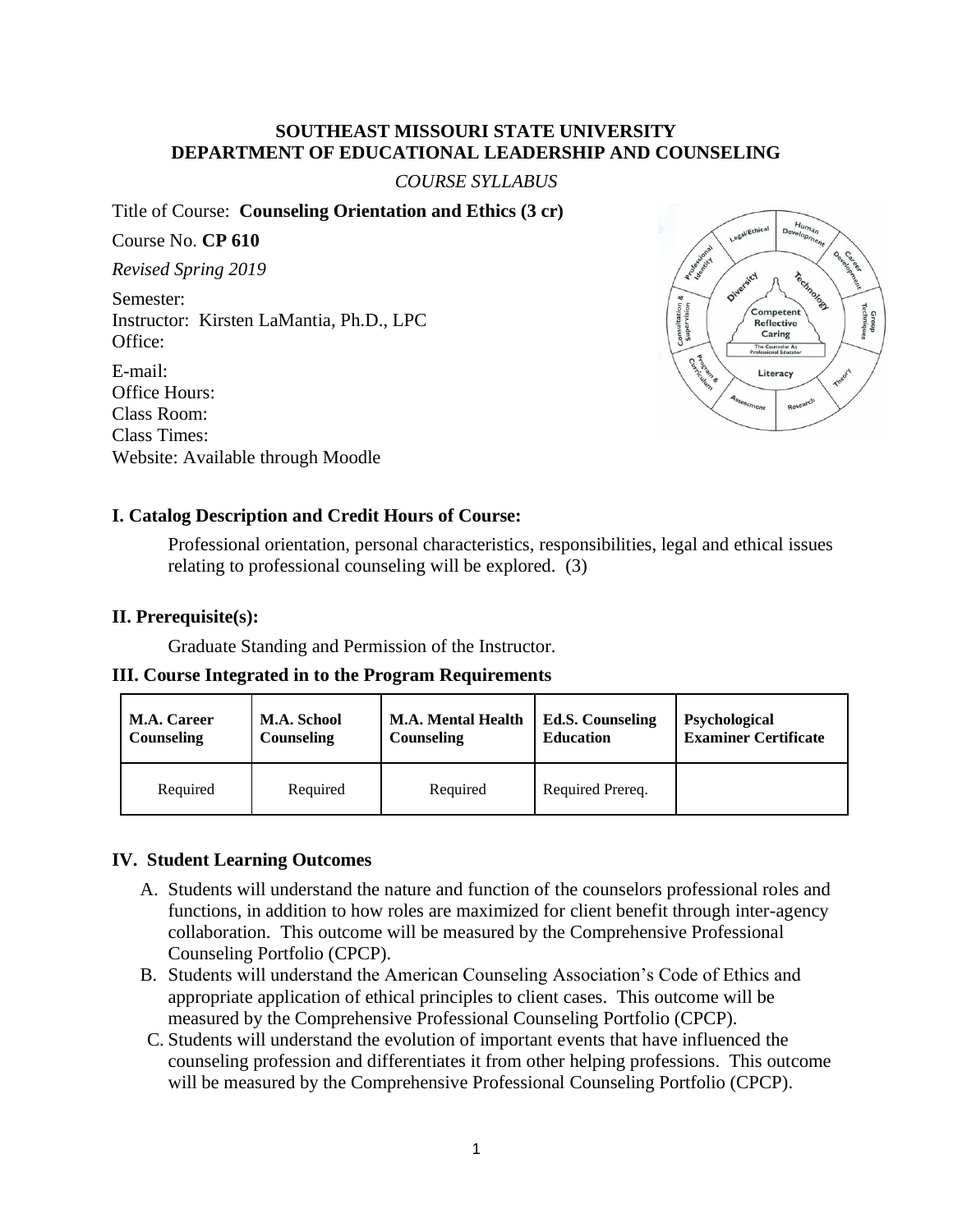| <b>CACREP</b><br><b>Requirements</b><br>(2016)                | <b>DESE Requirements (2012)</b>                                                                                                                                                                                                                                                                                                                                                                                                                                                                                                                                                                                                                                                                                                                                                                                                                                                                                                                                                                                                                                     | <b>LPC</b><br><b>Requirements</b> | <b>NBCC</b><br><b>Requirements</b>             |
|---------------------------------------------------------------|---------------------------------------------------------------------------------------------------------------------------------------------------------------------------------------------------------------------------------------------------------------------------------------------------------------------------------------------------------------------------------------------------------------------------------------------------------------------------------------------------------------------------------------------------------------------------------------------------------------------------------------------------------------------------------------------------------------------------------------------------------------------------------------------------------------------------------------------------------------------------------------------------------------------------------------------------------------------------------------------------------------------------------------------------------------------|-----------------------------------|------------------------------------------------|
| 1. Professional<br>Orientation and<br><b>Ethical Practice</b> | Standard 1 - Quality Indicator 3: Helping<br>Relationships: The school counselor establishes<br>helping relationships with students through<br>individual counseling, group work, classroom<br>counseling, and mental health and well-being<br>activities within the comprehensive school<br>counseling program.<br>Standard 3 – Quality Indicator 1: Interpersonal<br>Skills: The school counselor promotes, models,<br>and teaches interpersonal skills to enhance<br>relationships with and among administrators,<br>staff, students, families, community members,<br>agency representatives, and other school<br>counselors to facilitate planning, implementing,<br>maintaining, evaluating, and enhancing a<br>comprehensive school counseling program<br>supportive of the academic, career, and<br>personal/social success of all students.<br>Standard 5 - Quality Indicator 1: Ethical<br>Standards: The school counselor knows,<br>understands and practices in accordance with<br>ethical standards appropriate to the school<br>counseling profession. | Professional<br>Orientation       | Professional<br>Orientation (to<br>counseling) |

#### **V. Course as Relates to External Requirements**

#### **VI. Course as Relates to External Standards**

## **CACREP Standards (2016)**

Section II.F.1. PROFESSIONAL ORIENTATION AND ETHICAL PRACTICE- studies that provide an understanding of all of the following aspects of professional functioning:

- a. history and philosophy of the counseling profession and its specialty areas
- b. the multiple professional roles and functions of counselors across specialty areas, and their relationships with human service and integrated behavioral health care systems, including interagency and interorganizational collaboration and consultation
- c. counselors' roles and responsibilities as members of interdisciplinary community outreach and emergency management response teams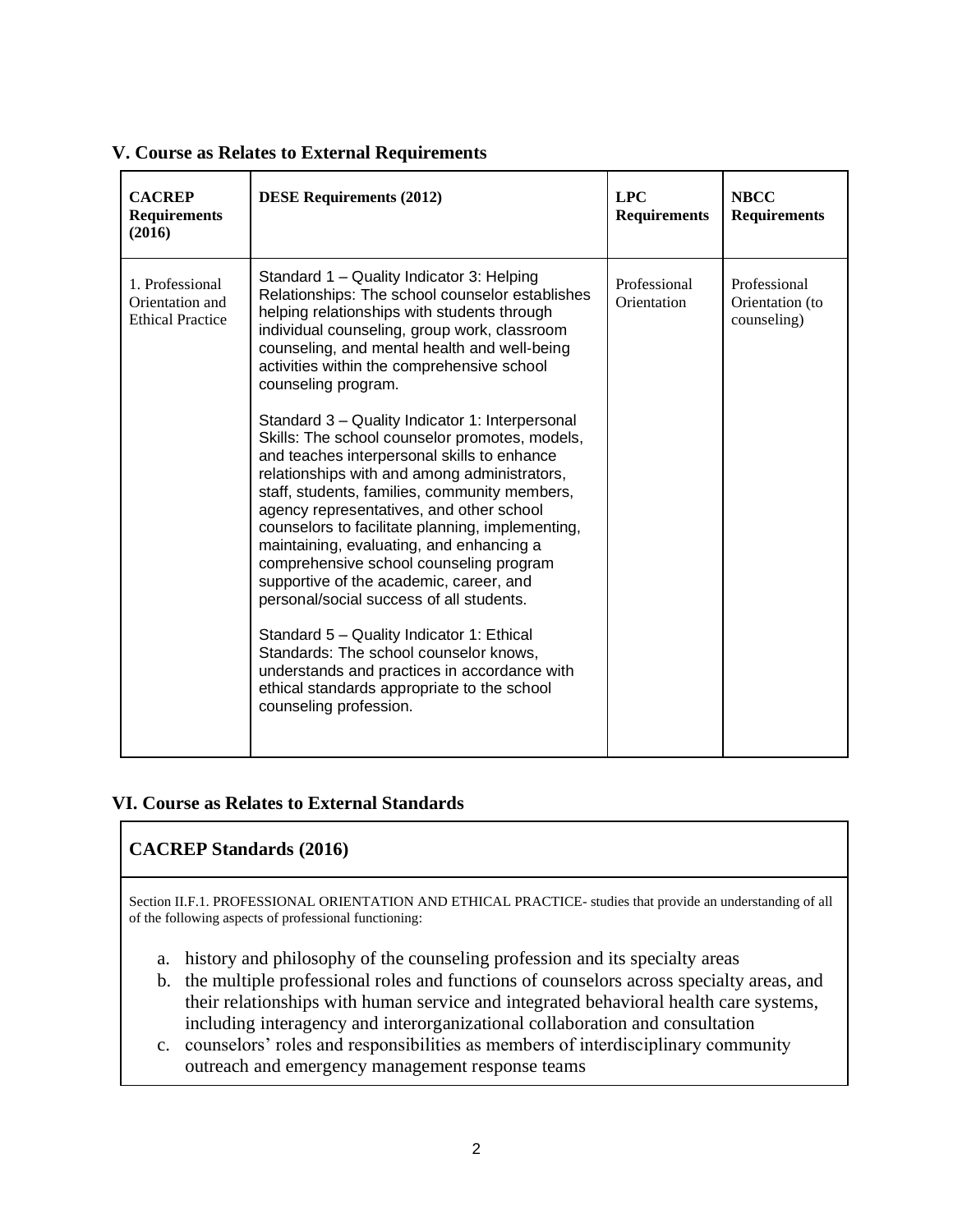- d. the role and process of the professional counselor advocating on behalf of the profession
- e. advocacy processes needed to address institutional and social barriers that impede access, equity, and success for clients
- f. professional counseling organizations, including membership benefits, activities, services to members, and current issues
- g. professional counseling credentialing, including certification, licensure, and accreditation practices and standards, and the effects of public policy on these issues
- h. current labor market information relevant to opportunities for practice within the counseling profession
- i. ethical standards of professional counseling organizations and credentialing bodies, and applications of ethical and legal considerations in professional counseling
- j. technology's impact on the counseling profession
- k. strategies for personal and professional self-evaluation and implications for practice
- l. self-care strategies appropriate to the counselor role
- m. the role of counseling supervision in the profession

## **DESE Standards (2012)**

Standard 1 – Quality Indicator 3: Helping Relationships: The school counselor establishes helping relationships with students through individual counseling, group work, classroom counseling, and mental health and well‐being activities within the comprehensive school counseling program.

Standard 3 – Quality Indicator 1: Interpersonal Skills: The school counselor promotes, models, and teaches interpersonal skills to enhance relationships with and among administrators, staff, students, families, community members, agency representatives, and other school counselors to facilitate planning, implementing, maintaining, evaluating, and enhancing a comprehensive school counseling program supportive of the academic, career, and personal/social success of all students.

Standard 5 – Quality Indicator 1: Ethical Standards: The school counselor knows, understands and practices in accordance with ethical standards appropriate to the school counseling profession.

#### **VII. Purposes or Objectives of the Course:**

- A. The student will comprehend the history and philosophy of the counseling profession, including significant factors and events. (II.F.1.a)
- B. The student will be able to identify the personal and professional characteristics most often found in successful counselors and to compare one's own personal characteristics to the data. (II.F.1.k; 1.l)
- C. The student will know appropriate professional counseling roles, functions, and relationships in relation to other human service providers, and know strategies for interaction with those providers to promote client welfare. (II.F.1.b; 1.c; 1.d; 1.e)
- D. The student will recognize appropriate professional organizations, including benefits, services, and the need for continuing professional development. (II.F.1.f)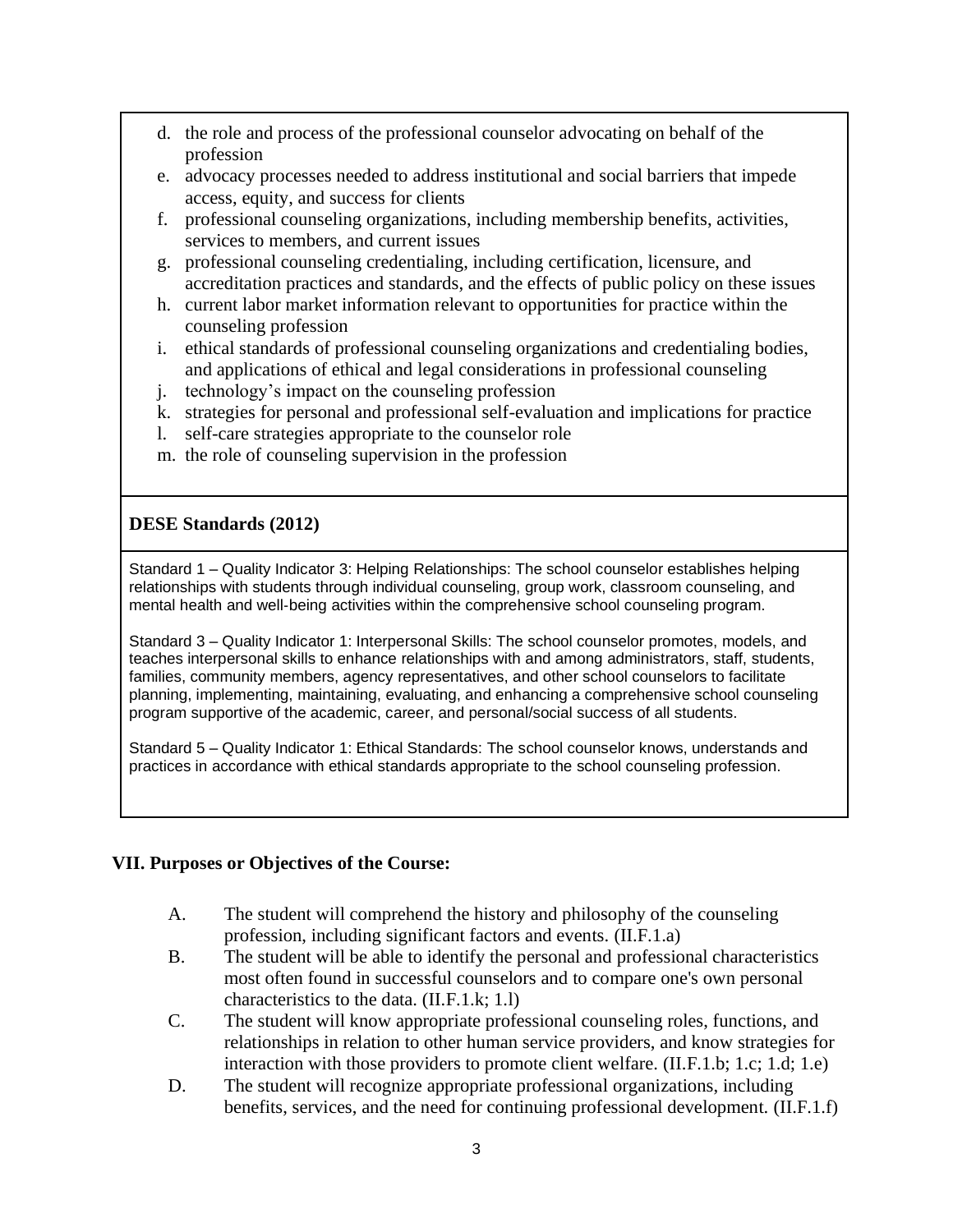- E. The student will know the requirements for accreditation, certification, licensure, preparation standards and the effects of public policy as compared with other types of professions. (II.F.1.f; 1.g; 1.h)
- F. The student will distinguish social and cultural issues associated with societal changes and societal subgroups. (II.F.1.e)
- G. The student will comprehend local, state, and federal statutory requirements that apply to the practice of counseling and will comprehend the application of the legal issues to the practice of counseling. (II.F.1.g; 1.i)
- H. The student will interpret ethical and professional standards, and be able to apply an ethical decision-making model in the practice of counseling. (II.F.1.i)
- I. The student will contrast counseling supervision models, practices and processes, and know how these apply to professional growth and development. (II.F.1.k; 1.m)
- J. The student will know self-care strategies, and practice appropriate self-care techniques. (II.F.1.l)
- K. The student will analyze the role of the counselor as it pertains to client and professional advocacy. (II.F.1.c; 1.d; 1.e)

### **VIII. Course Content or Outline: Class Hours**

| A.              | <b>Historical Perspectives and Trends</b>               |   |  |
|-----------------|---------------------------------------------------------|---|--|
|                 | Counseling and Guidance in American Education<br>1.     |   |  |
|                 | 2.<br><b>Institutional and Agency Counseling</b>        |   |  |
| <b>B.</b>       | The Counselor as a Person                               |   |  |
|                 | The effective helper<br>1.                              |   |  |
|                 | Skill assessment<br>2.                                  |   |  |
| $\mathcal{C}$ . | The Counselor as a Professional                         |   |  |
|                 | <b>Roles and Functions</b><br>1.                        |   |  |
|                 | 2.<br>Relating to other Professionals                   |   |  |
|                 | <b>Certification and Licensure</b>                      |   |  |
|                 | $\overline{4}$ .<br>Accreditation                       |   |  |
|                 | Professional organizations and resources                |   |  |
|                 | Professional preparation standards and responsibilities |   |  |
|                 | Careers in the helping professions                      |   |  |
|                 | 8.<br>Technology used in the profession of counseling   |   |  |
| D.              | Social and Cultural Foundations                         |   |  |
|                 | 1.<br>Understanding societal changes and sub-groups     |   |  |
|                 | age<br>a.                                               |   |  |
|                 | $\mathbf b$ .<br>religious preference                   |   |  |
|                 | physical differences<br>$C_{\bullet}$                   |   |  |
|                 | d.<br>sexual preference                                 |   |  |
|                 | gender<br>e.                                            |   |  |
|                 | f.<br>ethnicity                                         |   |  |
|                 | social economical differences<br>g.                     |   |  |
|                 | Methods of Conflict Resolution<br>2.                    |   |  |
| Ε.              | Background of the legal profession and its              | 6 |  |

4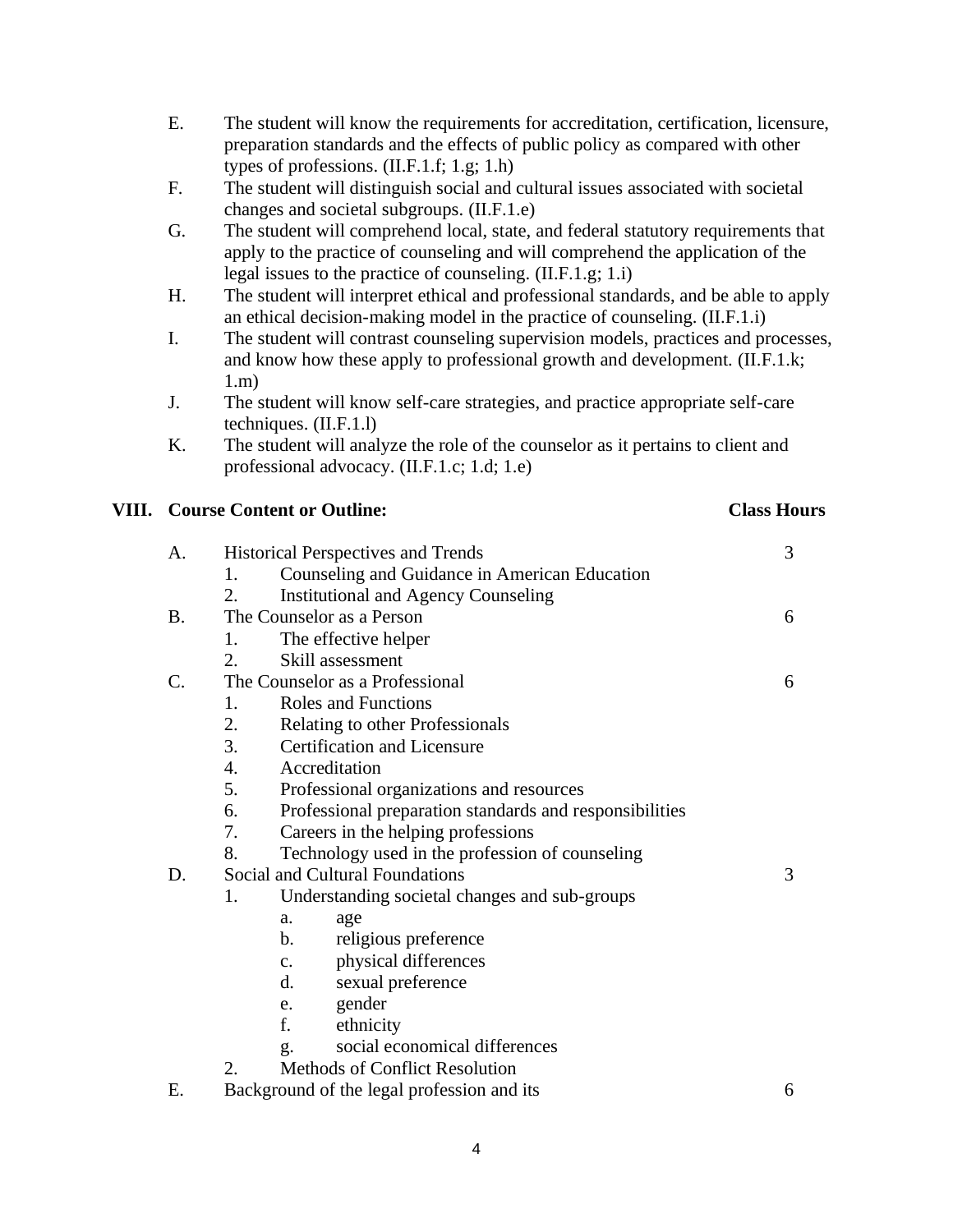relationship to counseling

- 1. Source of law
- 2. Use of legal reference materials
- 3. Impact of legal issues in the counseling profession
- 4. Specific focus areas
	- a. duty to warn
	- b. confidentiality
	- c. privileged communication
	- d. right of privacy
- 5. Codes of ethics

F. Defining the relationship between a client and counselor 3

- 1. Professional code of ethics
- 2. Legal concepts
	- a. counseling service contracts
	- b. professional disclosure statements
- G. The counselor's obligation to the client and society 3
	- 1. Areas of tort liability
		- a. negligence
		- b. malpractice
		- c. defamation of character
		- d. invasion of privacy
	- 2. Areas of criminal liability
		- a. accomplice liability
		- b. mandatory reporting of crimes
		- c. specific topics death, sex, minors, drugs
- H. Specific black letter law 3
	- 1. Federal Statutes
		- a. Family Educational Rights and Privacy Act
		- b. Hatch Act
		- c. Title VII of the 1964 Civil Rights Act
		- a. PL94-142 Education for All Handicapped Children's Act
		- b. Americans With Disabilities Act (ADA-1990)
	- 2. Missouri State Laws
		- a. licensure
		- b. certification
	- 3. Professional Regulations
		- a. national certification
		- b. national registry
	- 4. Due process issues in the regulations of counseling
- I. Application of codes of ethics and legal issues to the 3 practice of counseling
- J. Introduction to Clinical Supervision 3
	- 1. Supervision Models
		- a. developmental models
		- b. theory-based models
		- c. social-role models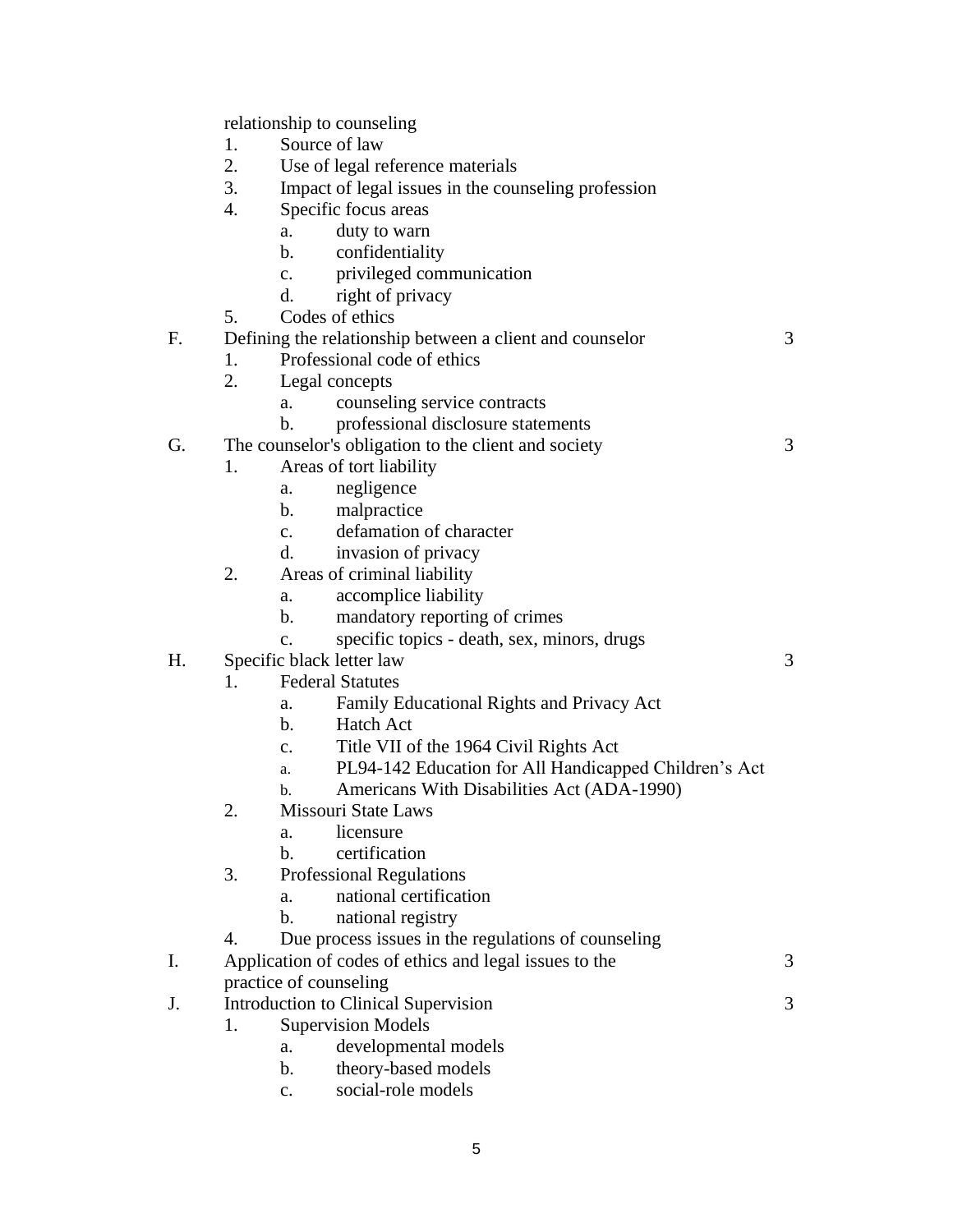- 2. Supervision Practices
	- a. individual and group
	- b. professional growth and development
- 3. Supervision Processes
	- a. evaluation
	- b. the supervisory relationship
- K. Counselor Self-Care 3
	- 1. Techniques and Strategies
	- 2. Burn-out
	- 3. Professional Development Plans
- L. Advocacy Processes 3
	-
- 1. Client and Professional Advocacy
	- a. social justice and the role of the counselor
	- b. political process and the role of the counselor

### **IX. Textbook(s):**

Remley, T. P., & Herlihy, B . (Latest edition). *Ethical, Legal and Professional Issues in Counseling.*, Pearson.

American Counseling Association Code of Ethics. (Latest edition).

American Psychological Association (Latest edition). *Publication Manual of the American Psychological Association.* Washington, DC: Author

**Note:** Because of the amount of writing assignments required throughout your counselor preparation program, it is required that you purchase the APA publication manual for your use and reference in every course throughout the program (currently the sixth edition).

#### **X. Expectations of Students:**

- A. The student is expected to actively participate in class.
- B. The student is expected to complete the required readings and assignments.
- C. The student is expected to demonstrate satisfactory performance on examinations.
- D. The student is expected to respond to a variety of skill assessment techniques.

E. The student is expected to know about and use a variety of technological strategies to enhance learning

F. The student is expected to know about legal issues and ethical standards in counseling.

#### **XI. Basis for Student Evaluation**

- A. Written examinations
- B. Written critiques of professional articles
- D. Presentation
- E. Graduate quality research paper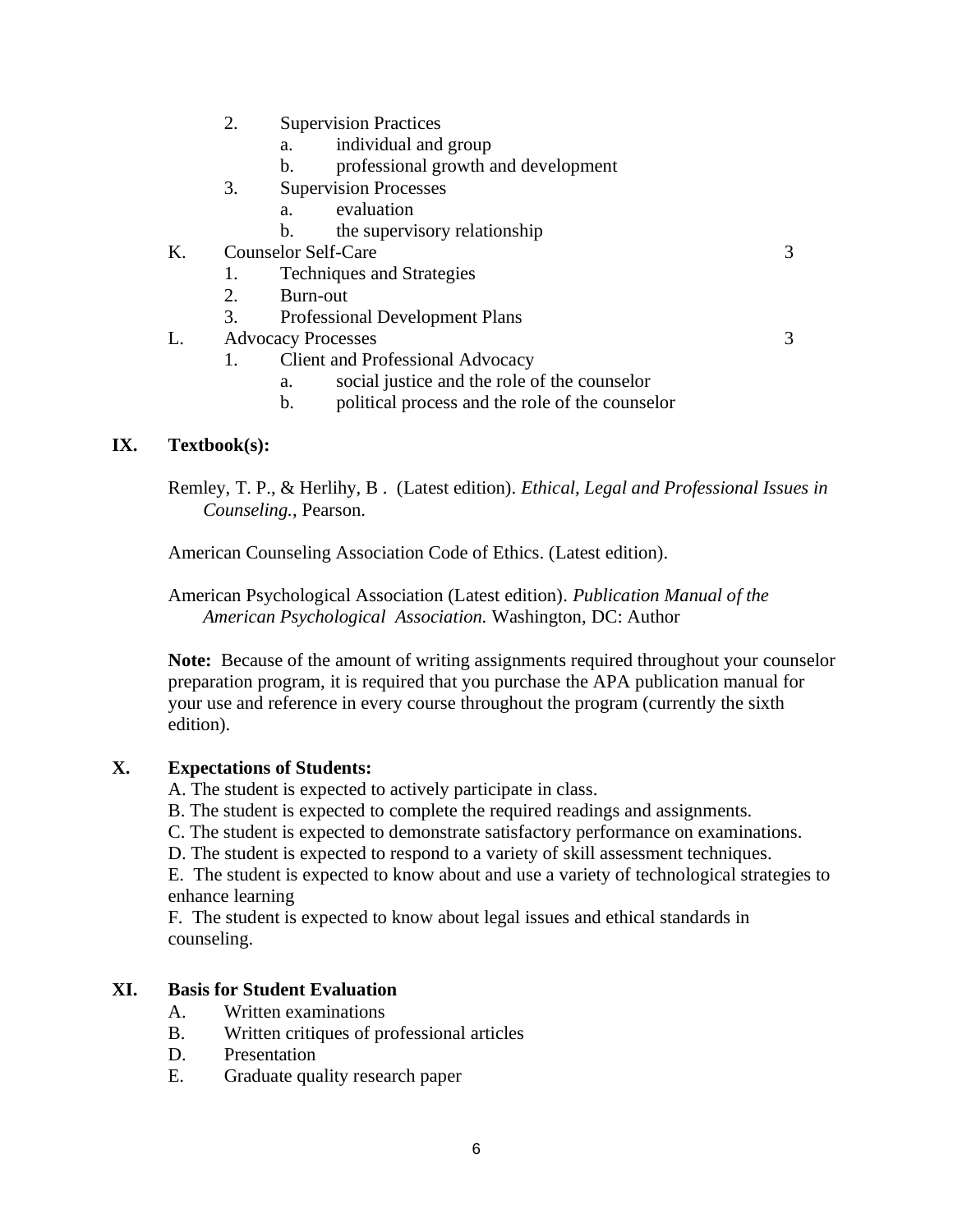*Final letter grade:* 91% to 100% -- A 81% to 90% -- B 71% to 80% -- C 0% to 70% -- F

*Note: The section "Basis for Student Evaluation" is given as a general guideline. Course assignments and the exact final letter grade are at the discretion of the instructor. Each instructor will include assignment information and grading procedure in this section in the specific course syllabus handed out at the beginning of each semester.*

#### **Assignments:**

## **Values Reflection Paper 10** (II.F.1.d; 1.e; 1.l)

*The purpose of this paper is for you to begin to determine the values that are important to you and start to explore how they may be impediments or assets in your future role as an ethical counselor.* 

## **Ethical Issue Presentations 10** (II.F.1.i)

*The purpose of this assignment is to have you actively interact with the ACA code of ethics in order to better prepare you for ethical dilemmas that may occur in your counseling practice.* 

## **Professional Development Plan (Chalk & Wire Portfolio Artifact) 20** (II.F.1.b; 1.c; 1.d; 1.e; 1.f; 1.g; 1.h; 1.k; 1.l; 1.m)

*The purpose of this assignment is for you to create a professional development plan from which you can gain guidance throughout your counseling graduate program. You will find yourself referencing back to this paper as you progress through this program and it will be a tool in helping you choose which path to follow.* 

Community/School Mental Health Engagement

Department Engagement

National Engagement

Social Justice/Advocacy

Blind Spot Exploration

Self-Care

## **Course Reflection Paper 10**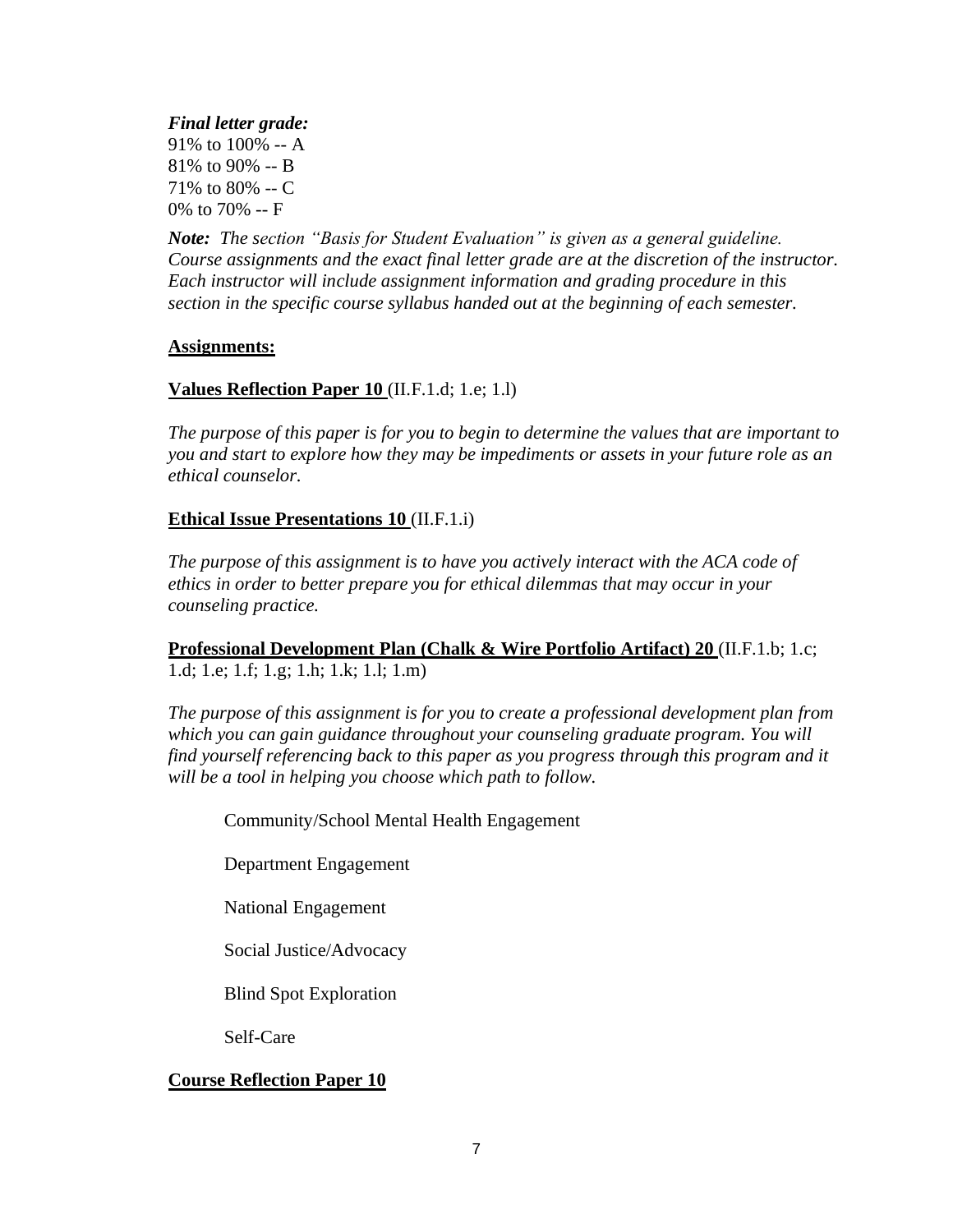*This paper is due in all your classes throughout your counseling program. Its purpose is to help you articulate the significance of this course in your learning process.* 

## **Forum Responses 10** (II.F.1.a-m)

*As this class meets both in person and online, you will be expected to engage with the material and each other by completing forums on the weeks the class is fully online.*

## **Google Doc Questions 20** (II.F.1.a-m)

*The purpose of this assignment is two-fold, it will help you pay more attention to what you are reading by asking you to think about it critically and it will create a study guide for you that you can use to study for the CPCE and/or NCE.*

## **XII. Methods of instruction**

A combination of:

Classroom lectures and discussions Classroom experiential exercises Web-assisted instructions and tests/exams

- **XIII. Academic Honesty –** Southeast Missouri State University expects all students, faculty and staff to operate in an honest and ethical manner. Academic dishonesty is a very serious offense because it undermines the value of your education and the education of others. Students who engage in academic dishonesty face significant penalties. Forms of academic dishonesty include, but are not limited to, plagiarism, cheating, contract cheating, misrepresentation, and other actions you take. Some of these are defined below:
	- Plagiarism means passing off someone else's work as your own, whether it is intentional or unintentional.
	- Cheating includes copying from another person or source of information to meet the requirements of a task.
	- Contract cheating is paying someone else or a company to do your work.
	- Misrepresentation means you are posing as someone else or someone else is posing as you to complete a task.
	- Collusion means working with one or more people to cheat. If you help someone cheat or plagiarize you will face the same penalties.

For more information, visit the Responsible Redhawks Code of Conduct

<http://www.semo.edu/responsibleredhawks/code-of-conduct.html> or the Faculty Handbook Section (D) on Academic Honesty<http://www.semo.edu/facultysenate/handbook/5d.html>

**XIV. Accessibility –** Southeast Missouri State University and Disability Services are committed to making every reasonable educational accommodation for students who identify as people with disabilities. Many services and accommodations which aid a student's educational experience are available for students with various disabilities. Students are responsible for contacting Disability Services to register and access accommodations. Accommodations are implemented on a case by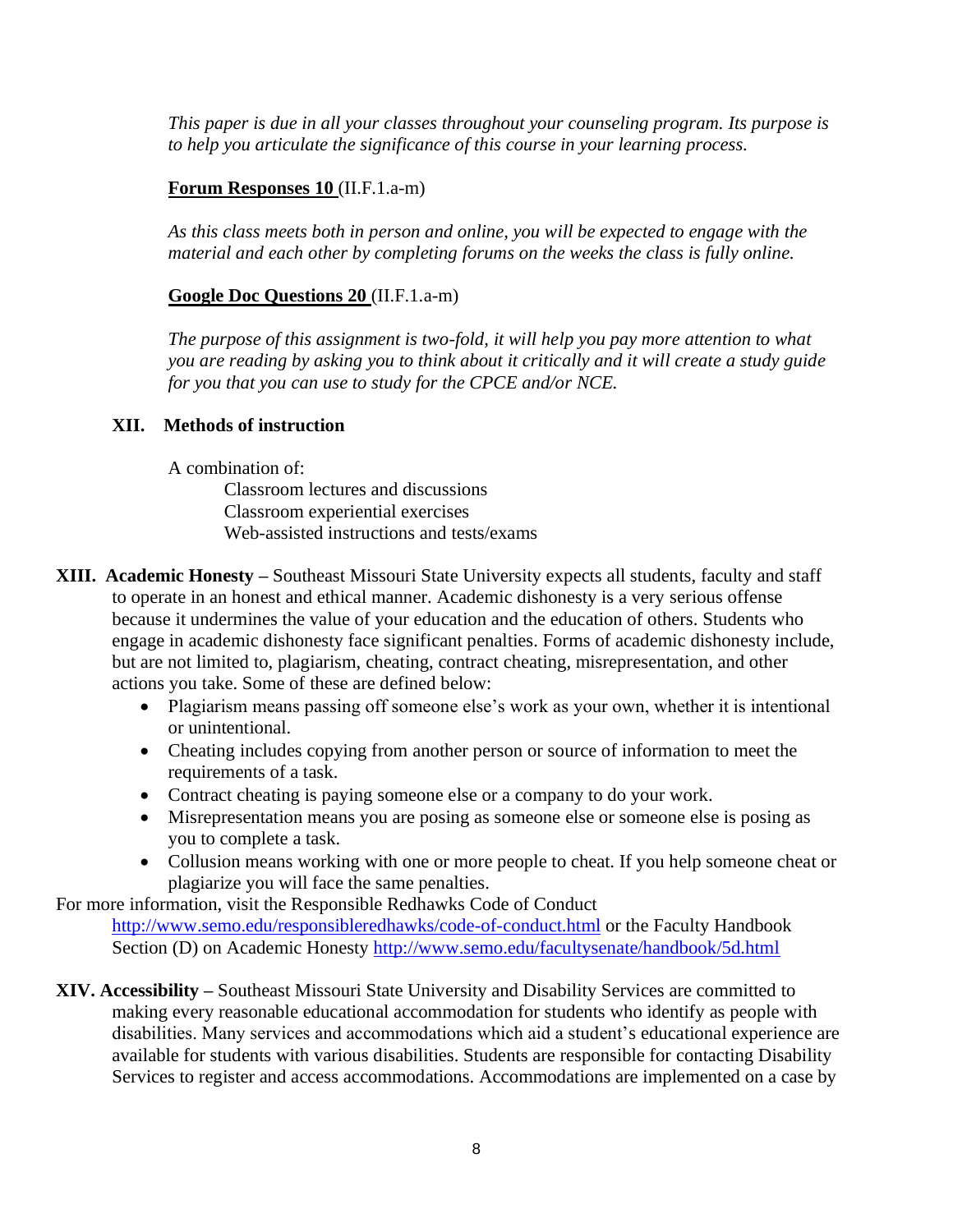case basis. For more information, visit<http://www.semo.edu/ds/> or contact Disability Services at 573-651-5927.

**XV. Civility –** Your university experience is purposely designed to introduce you to new ideas, help you think effectively, develop good communication skills, evaluate information successfully, distinguish among values and make sound judgements. Doing this well requires respectful and courteous discussion among and between students and the instructor. Together, we must create a space where we acknowledge and respect others have different experiences, perspectives and points of view. Disagreements are likely. Mutual respect for one another and a willingness to listen are important. Remember, you are responsible for your behavior and actions. There is a no tolerance policy on bullying or harassment of any kind. Additional information on student conduct may be found at: <http://www.semo.edu/pdf/stuconduct-code-conduct.pdf?ver=1.0> and [http://www.semo.edu/pdf/Conduct\\_Faculty\\_Resource\\_Guide.pdf](http://www.semo.edu/pdf/Conduct_Faculty_Resource_Guide.pdf)

Further, it is to be expected that the instructor will treat all students with dignity and respect – it is also expected that the students will treat both the instructor and other students with this same respect. In order to facilitate this process more effectively, students are asked the following: 1) before class turn off all pagers and cell phones; 2) refrain from text messaging during class; 3) avoid distracting behavior (e.g. popping gum, noisy eating, and clipping fingernails); 4) minimize side conversations; and, 5) maintain respectful interactions. Finally, personal harassment of any kind will not be tolerated.

**XVI Mandatory Reporting –** I will keep information you share with me confidential to the best of my ability, but as a professor I am legally required to share information about sexual misconduct and crimes I learn about to make our campus and community safe for everyone.

#### **XVII. Counselor Dispositions**

Counselor Dispositions, as assessed within Counselor Education are guided by the central core of the Counseling Conceptual Framework. The beliefs and attitudes related to the areas of *competence, reflection and caring*, are the guiding influence with the eight foundational counselor dispositions assessed throughout the program. These are: 1) Genuineness, 2) Congruence, 3) Non-judgmental Respect, 4) Emotional Awareness, 5) Ethical Understanding, 6) Concreteness, 7) Empathy, and 8) Professional

Commitment. See [http://www.semo.edu/pdf/EduLead-](https://exchange2010.semo.edu/owa/redir.aspx?SURL=2GupHz4GuED-_NtCNM3cgIEpqTSFfV4WYHRDQKe_SeSFwmzBIiHTCGgAdAB0AHAAOgAvAC8AdwB3AHcALgBzAGUAbQBvAC4AZQBkAHUALwBwAGQAZgAvAEUAZAB1AEwAZQBhAGQALQBTAHQAdQBkAGUAbgB0AEgAYQBuAGQAYgBvAG8AawBSAGUAdgBpAHMAaQBvAG4AcwAyADAAMQA1AF8AQQBjAGMAZQBwAHQAZQBkAEMAaABhAG4AZwBlAHMALgBwAGQAZgA.&URL=http%3a%2f%2fwww.semo.edu%2fpdf%2fEduLead-StudentHandbookRevisions2015_AcceptedChanges.pdf)[StudentHandbookRevisions2015\\_AcceptedChanges.pdf](https://exchange2010.semo.edu/owa/redir.aspx?SURL=2GupHz4GuED-_NtCNM3cgIEpqTSFfV4WYHRDQKe_SeSFwmzBIiHTCGgAdAB0AHAAOgAvAC8AdwB3AHcALgBzAGUAbQBvAC4AZQBkAHUALwBwAGQAZgAvAEUAZAB1AEwAZQBhAGQALQBTAHQAdQBkAGUAbgB0AEgAYQBuAGQAYgBvAG8AawBSAGUAdgBpAHMAaQBvAG4AcwAyADAAMQA1AF8AQQBjAGMAZQBwAHQAZQBkAEMAaABhAG4AZwBlAHMALgBwAGQAZgA.&URL=http%3a%2f%2fwww.semo.edu%2fpdf%2fEduLead-StudentHandbookRevisions2015_AcceptedChanges.pdf)

#### **XVIII. Student Success:**

This course uses SupportNET, Southeast's student success network, to improve communication between students, faculty and staff on campus. You'll get emails through SupportNET with information about resources or concerns. Please read these emails they are sent to help you succeed! You can access SupportNET through your portal, Moodle or directly at supportnet, semo, edu to see any academic alerts, ask for help and to access resources to support your success at Southeast.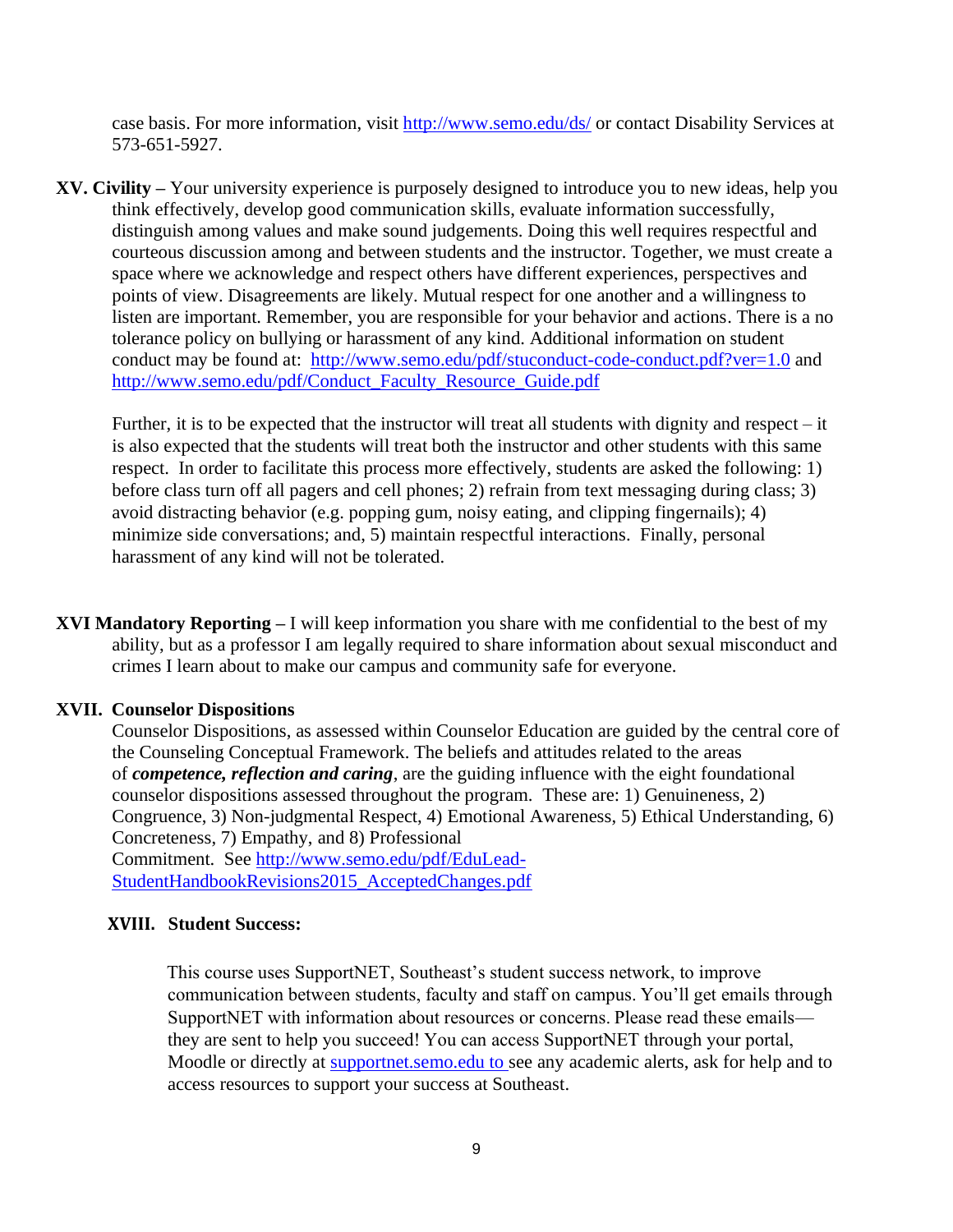## **XIX. Course Schedule**

| Date       | Class Discussions & Readings              |                         | <b>CACREP</b>  |
|------------|-------------------------------------------|-------------------------|----------------|
| Week #1    | <b>Construction of Course Assignments</b> | Moodle Forum            | $(2.F.1.a-m)$  |
| August 22  | <b>Values Exercise</b>                    |                         |                |
|            | <b>APA</b>                                |                         |                |
| Week #2    | Ch. $1 & 2$                               | Moodle Forum            | $(2.F.1.a-m)$  |
| August 29  | <b>Counselor Identity (Moodle)</b>        |                         |                |
|            | History of Counseling (Moodle)            |                         |                |
| Week #3    | Ch. 3 Multicultural Competence and        | Moodle Forum            | (2.F.1.e)      |
| September  | <b>Social Justice</b>                     |                         |                |
| 5          | <b>Assigned Moodle Readings/Tasks</b>     | Values                  |                |
|            | <b>Values Discussion</b>                  | <b>Reflection Paper</b> |                |
|            |                                           | <b>DUE</b>              |                |
| Week #4    | Ch. 4 Client Rights and Counselor         |                         | (2.F.1.b; 1.c) |
| September  | Responsibilities                          |                         |                |
| 12         | <b>Assigned Moodle Readings/Tasks</b>     |                         |                |
|            |                                           |                         |                |
| Week #5    | Ch. 5 Confidentiality and Privileged      | Moodle Forum            | (2.F.1.i)      |
| September  | Communication                             | <b>Goals Due</b>        |                |
| 19         | Assigned Moodle Readings/Tasks            |                         |                |
|            |                                           |                         |                |
| Week #6    | Ch. 6 Records and Subpoenas               |                         | (2.F.1.i)      |
| September  | Assigned Moodle Readings/Tasks            |                         |                |
| 26         |                                           |                         |                |
|            |                                           |                         |                |
| Week #7    | Ch. 7 Competence, Assessment, and         | Moodle Forum            | (2.F.1.b; 1.g; |
| October 3  | Diagnosis                                 |                         | 1.i)           |
|            | Assigned Moodle Readings/Tasks            |                         |                |
| Week #8    | Ch. 8 Malpractice and Resolving           |                         | (2.F.1.i)      |
| October 10 | <b>Legal and Ethical Challenges</b>       |                         |                |
|            | <b>Assigned Moodle Readings/Tasks</b>     |                         |                |
| Week #9    | Ch. 9 Boundary Issues                     | Moodle Forum            | (2.F.1.i)      |
| October 17 | Assigned Moodle Readings/Tasks            |                         |                |
| Week $#10$ | Ch. 10 Technology in Counseling           |                         | (2.F.1.1)      |
| October 24 | Assigned Moodle Readings/Tasks            |                         |                |
|            |                                           |                         |                |
| Week #11   | Ch. 11 Counseling Children and            | Moodle Forum            | (2.F.1.e.)     |
| October 31 | <b>Vulnerable Adults</b>                  |                         |                |
|            | Ch. 12 Counseling Families and            |                         |                |
|            | Groups                                    |                         |                |
|            | <b>Assigned Moodle Readings/Tasks</b>     |                         |                |